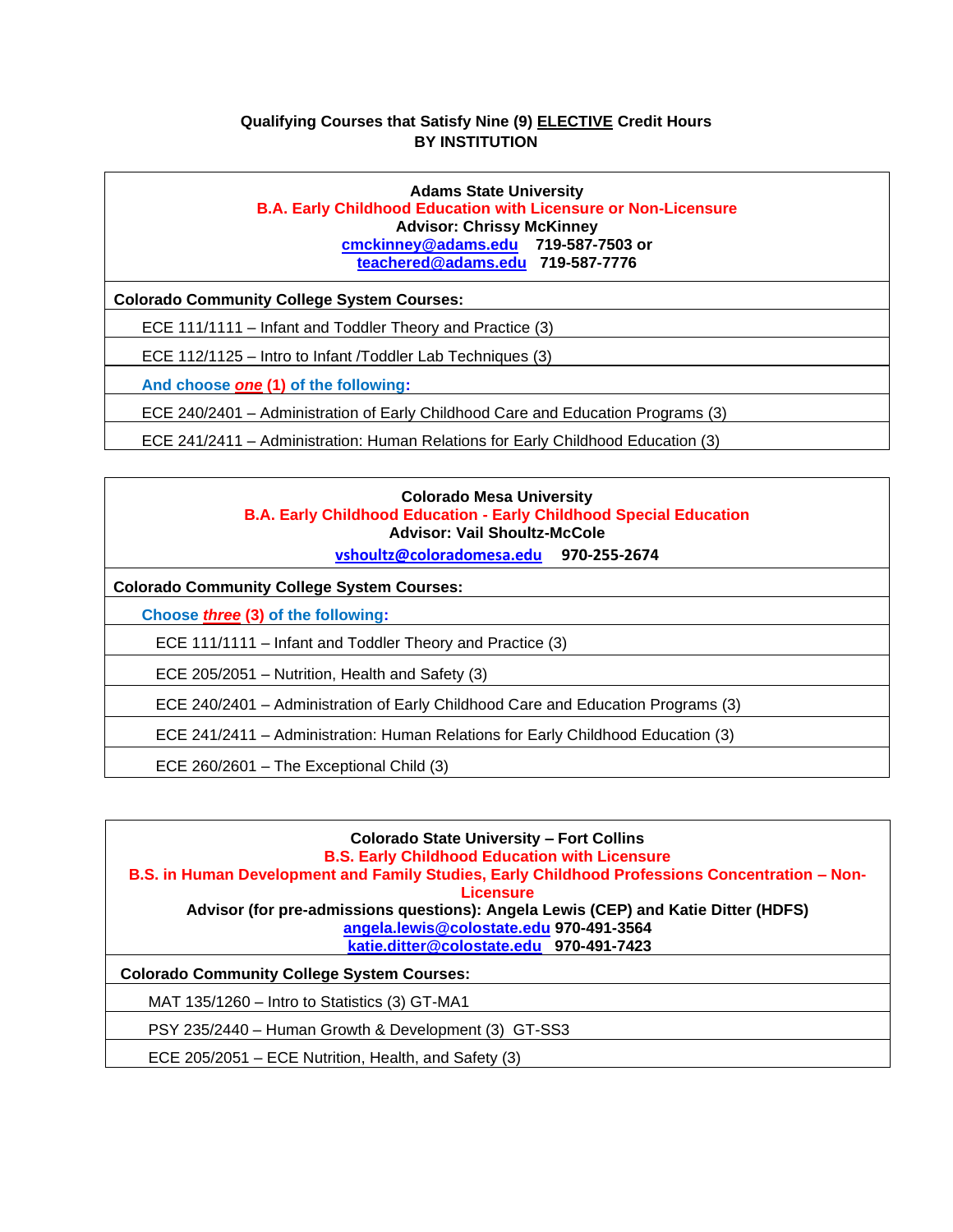#### **Colorado State University – Pueblo B.S. Early Childhood Education with K-3 Licensure or Non-Licensure Advisor: Jeff Piquette [jeff.piquette@csupueblo.edu](mailto:jeff.piquette@csupueblo.edu) 719-549-2825**

**Colorado Community College System Courses:**

ECE 111/1111 – Infant and Toddler Theory and Practice (3)

ECE 241/2411 – Administration: Human Relations for Early Childhood Education (3)

ECE 205/2051 – ECE Nutrition, Health, and Safety (3)

### **Fort Lewis College B.A. Early Childhood Education with Licensure Advisor: Kris Greer [greer\\_k@fortlewis.edu](mailto:greer_k@fortlewis.edu) 970-247-7633**

PSY 235/2440 – Human Growth & Development (3) GT-SS3

ECE 228/2651 – Language and Literacy (3)

ECE 241/2411 – Administration: Human Relations for Early Childhood Education (3)

### **Metropolitan State University of Denver B.A. Early Childhood Education with Licensure or Non-Licensure Advisor: Amber Paugh [apaugh@msudenver.edu](mailto:apaugh@msudenver.edu) 303-556-3622**

**Colorado Community College System Courses:**

COM 115/1150 – Public Speaking (3)

PSY 102/1002 – General Psychology II (3) GT-SS3

ECE 111/1111 – Infant and Toddler Theory and Practice (3)

**University of Colorado Denver**

**B.A. Education and Human Development – Early Childhood Education Track with Licensure or Non-Licensure Advisors: Miriam Cummings [miriam.cummings@ucdenver.edu](mailto:miriam.cummings@ucdenver.edu)**

**Rosalinda Martinez [rosalinda.martinez@ucdenver.edu](mailto:rosalinda.martinez@ucdenver.edu) Phone: 303-315-6300**

**Colorado Community College System Courses** 

ECE 205/2051 – ECE Nutrition/Health/Safety (3)

ECE 240/2401 – Administration of Early Childhood Care and Education Programs (3)

**And please choose** *one* **(1) of the following:**

ECE 226/2641 – Creativity and the Young Child (3)